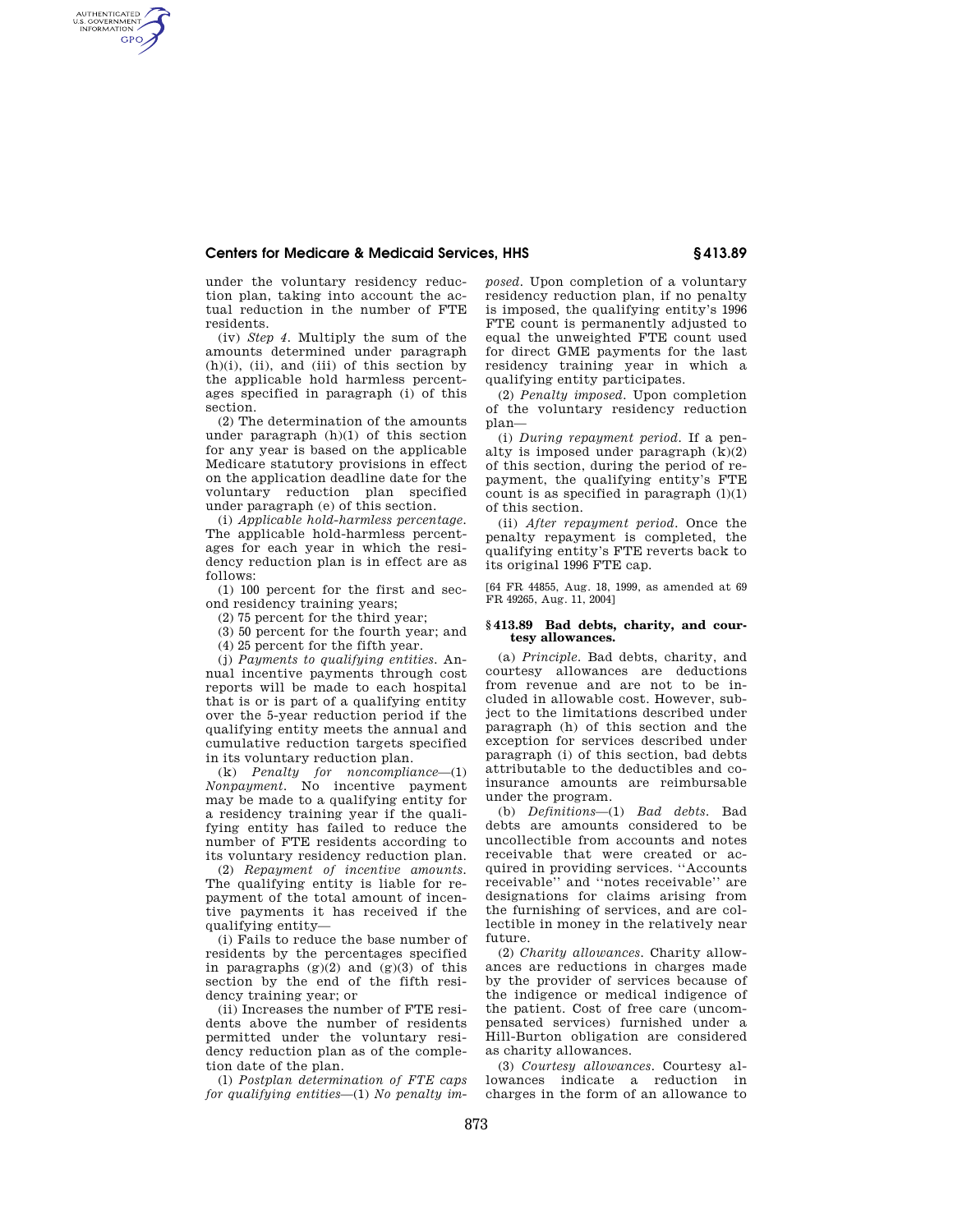physicians, clergy, members of religious orders, and others as approved by the governing body of the provider, for services received from the provider. Employee fringe benefits, such as hospitalization and personnel health programs, are not considered to be courtesy allowances.

(c) *Normal accounting treatment: Reduction in revenue.* Bad debts, charity, and courtesy allowances represent reductions in revenue. The failure to collect charges for services furnished does not add to the cost of providing the services. Such costs have already been incurred in the production of the services.

(d) *Requirements for Medicare.* Under Medicare, costs of covered services furnished beneficiaries are not to be borne by individuals not covered by the Medicare program, and conversely, costs of services provided for other than beneficiaries are not to be borne by the Medicare program. Uncollected revenue related to services furnished to beneficiaries of the program generally means the provider has not recovered the cost of services covered by that revenue. The failure of beneficiaries to pay the deductible and coinsurance amounts could result in the related costs of covered services being borne by other than Medicare beneficiaries. To assure that such covered service costs are not borne by others, the costs attributable to the deductible and coinsurance amounts that remain unpaid are added to the Medicare share of allowable costs. Bad debts arising from other sources are not allowable costs.

(e) *Criteria for allowable bad debt.* A bad debt must meet the following criteria to be allowable:

(1) The debt must be related to covered services and derived from deductible and coinsurance amounts.

(2) The provider must be able to establish that reasonable collection efforts were made.<br>(3) The debt

(3) The debt was actually uncollectible when claimed as worthless.

(4) Sound business judgment established that there was no likelihood of recovery at any time in the future.

(f) *Charging of bad debts and bad debt recoveries.* The amounts uncollectible from specific beneficiaries are to be

**§ 413.89 42 CFR Ch. IV (10–1–19 Edition)** 

charged off as bad debts in the accounting period in which the accounts are deemed to be worthless. In some cases an amount previously written off as a bad debt and allocated to the program may be recovered in a subsequent accounting period; in such cases the income therefrom must be used to reduce the cost of beneficiary services for the period in which the collection is made.

(g) *Charity allowances.* Charity allowances have no relationship to beneficiaries of the Medicare program and are not allowable costs. These charity allowances include the costs of uncompensated services furnished under a Hill-Burton obligation. (Note: In accordance with section 106(b) of Pub. L. 97–248 (enacted September 3, 1982), this sentence is effective with respect to any costs incurred under Medicare except that it does not apply to costs which have been allowed prior to September 3, 1982, pursuant to a final court order affirmed by a United States Court of Appeals.) The cost to the provider of employee fringe-benefit programs is an allowable element of reimbursement.

(h) *Limitations on bad debts*—(1) *Hospitals.* In determining reasonable costs for hospitals, the amount of allowable bad debt (as defined in paragraph (e) of this section) is reduced:

(i) For cost reporting periods beginning during fiscal year 1998, by 25 percent;

(ii) For cost reporting periods beginning during fiscal year 1999, by 40 percent;

(iii) For cost reporting periods beginning during fiscal year 2000, by 45 percent; and

(iv) For cost reporting periods beginning during fiscal years 2001 through 2012, by 30 percent.

(v) For cost reporting periods beginning during a subsequent fiscal year, by 35 percent.

(2) *Skilled nursing facilities and swing bed hospitals.* For the purposes of this paragraph (h)(2), a dual eligible individual is defined as an individual that is entitled to benefits under Part A of Medicare and is determined eligible by the State for medical assistance under Title XIX of the Act as described under paragraph (2) of the definition of a ''full-benefit dual eligible individual''